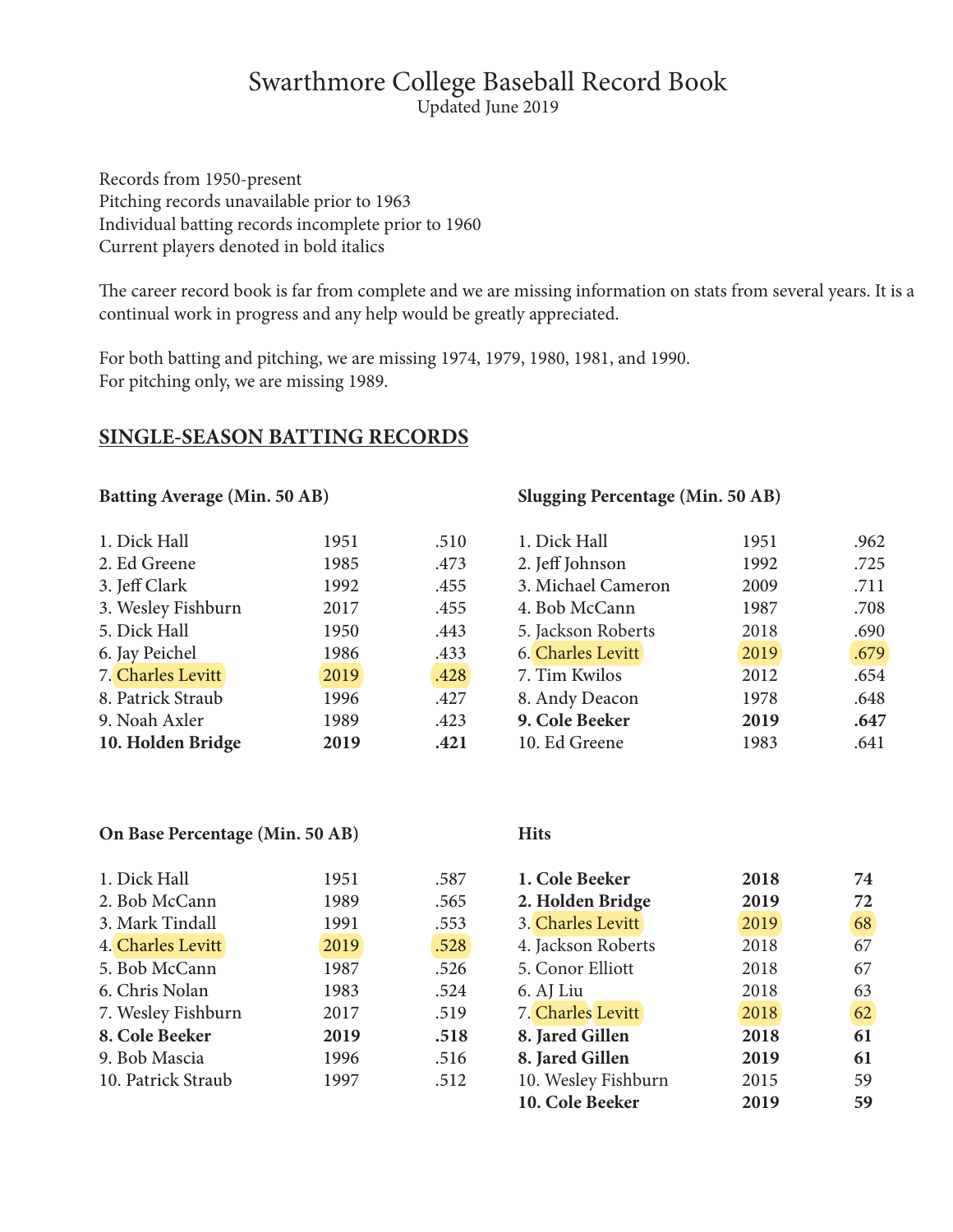#### **At Bats**

#### **Runs**

| 1. Jared Gillen     | 2018 | 212 |
|---------------------|------|-----|
| 2. Cole Beeker      | 2018 | 205 |
| 3. AJ Liu           | 2018 | 204 |
| 4. Conor Elliott    | 2018 | 199 |
| 5. Charles Levitt   | 2018 | 180 |
| 6. Jared Gillen     | 2019 | 178 |
| 7. Coleson Hebble   | 2018 | 175 |
| 8. Matt Palmer      | 2018 | 173 |
| 9. Holden Bridge    | 2019 | 171 |
| 10. Jackson Roberts | 2018 | 168 |

# **Doubles**

| 1. Jared Gillen     | 2018 | 21 |
|---------------------|------|----|
| 1. Cole Beeker      | 2019 | 21 |
| 3. Jackson Roberts  | 2018 | 17 |
| 4. Cole Beeker      | 2018 | 15 |
| 4. Roy Walker       | 2016 | 15 |
| 4. Charles Levitt   | 2019 | 15 |
| 4. Jared Gillen     | 2019 | 15 |
| 8. Mike Waterhouse  | 2011 | 14 |
| 8. AJ Liu           | 2018 | 14 |
| 10. Nicko Burnett   | 2011 | 13 |
| 10. Nicko Burnett   | 2012 | 13 |
| 10. Charles Levitt  | 2018 | 13 |
| 10. Matt Palmer     | 2018 | 13 |
| 10. Jackson Roberts | 2019 | 13 |

# **Home Runs**

| 2018 | 10   |
|------|------|
|      |      |
|      | 9    |
| 2019 | 8    |
| 2018 | 7    |
| 2018 | 6    |
| 1951 | 6    |
| 2010 | 6    |
| 2010 | 6    |
| 2019 | 5    |
| 2019 | 5    |
| 2016 | 5    |
| 2009 | 5    |
| 2012 | 5    |
|      | 2018 |

| 1. Charles Levitt | 2019 | 54 |
|-------------------|------|----|
| 2. Charles Levitt | 2018 | 53 |
| 3. Cole Beeker    | 2018 | 52 |
| 4. AJ Liu         | 2018 | 50 |
| 5. Cole Beeker    | 2019 | 47 |
| 6. Nicko Burnett  | 2012 | 45 |
| 7. Patrick Straub | 1996 | 44 |
| 8. Jared Gillen   | 2019 | 43 |
| 8. Holden Bridge  | 2019 | 43 |
| 10. Jared Gillen  | 2018 | 42 |

# **Triples**

| 1. Bob McCann      | 1987 |                |
|--------------------|------|----------------|
| 1. Jeff Johnson    | 1992 | 6              |
| 1. Charles Levitt  | 2018 | 6              |
| 4. Charles Levitt  | 2019 | 5              |
| 4. Patrick Straub  | 1997 | $\overline{5}$ |
| 4. Wesley Fishburn | 2015 | 5              |
| 4. John Haday      | 1987 | 5              |
| 4. Mike Nilon      | 1988 | 5              |
| 4. John Crawford   | 1992 | 5              |
| 4. Jeff Johnson    | 1993 | 5              |

## **Runs Batted In**

| 1. Cole Beeker           | 2018 | 65 |
|--------------------------|------|----|
| 2. Jackson Roberts       | 2019 | 48 |
| 2. Jackson Roberts       | 2018 | 48 |
| 4. Cole Beeker           | 2019 | 47 |
| 5. Tim Kwilos            | 2012 | 46 |
| <b>6. Charles Levitt</b> | 2018 | 41 |
| 7. Jared Gillen          | 2018 | 39 |
| 8. Jimmy Gill            | 2010 | 38 |
| 8. Spencer Ross          | 2010 | 38 |
| 8. Michael Sepe          | 2019 | 38 |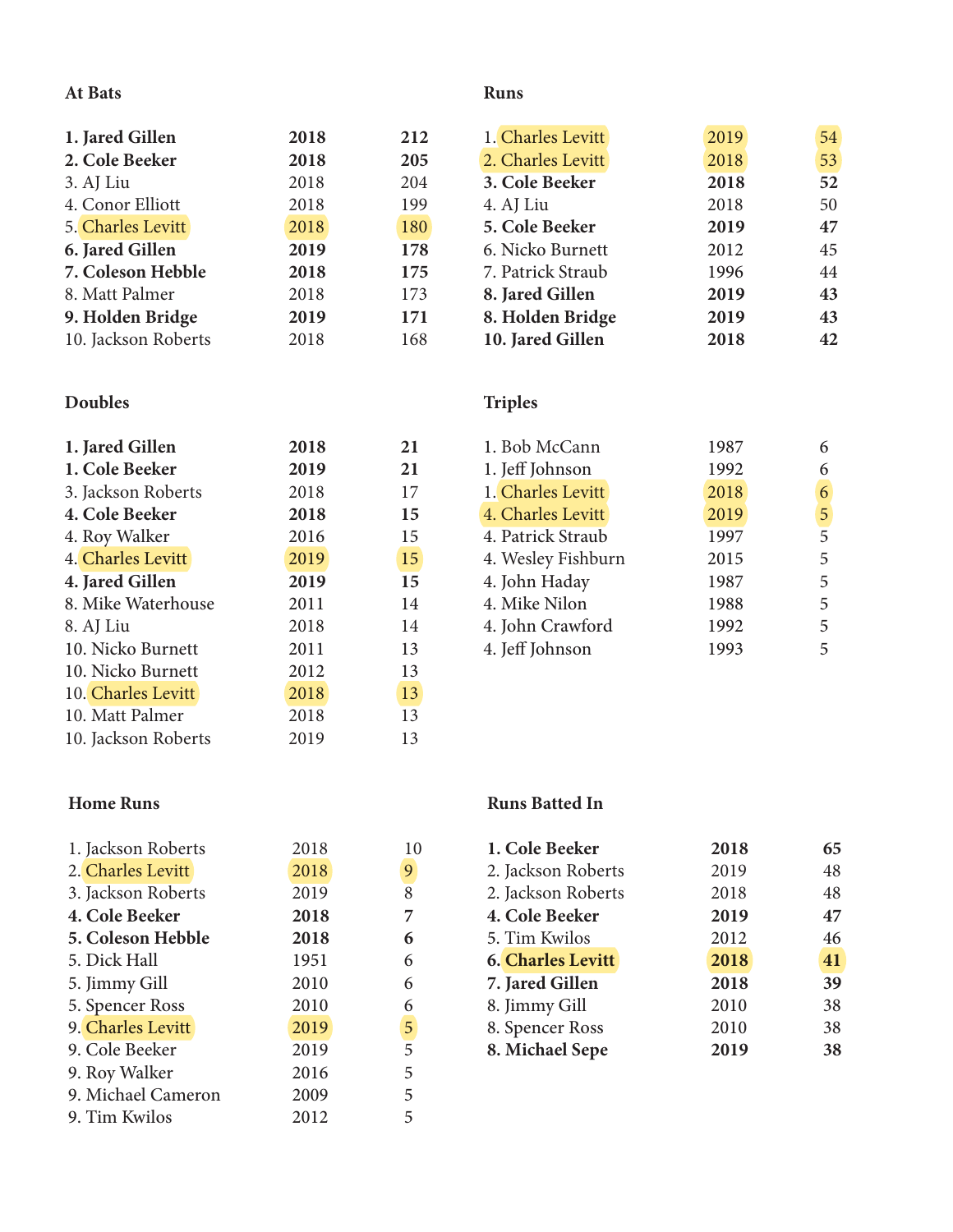## **Total Bases**

| 1. Jackson Roberts | 2018 | 116 |
|--------------------|------|-----|
| 2. Charles Levitt  | 2018 | 114 |
| 3. Cole Beeker     | 2018 | 110 |
| 4. Charles Levitt  | 2019 | 108 |
| 5. Jared Gillen    | 2018 | 100 |
| 6. Cole Beeker     | 2019 | 97  |
| 7. Jackson Roberts | 2019 | 94  |
| 8. Jared Gillen    | 2019 | 90  |
| 9. AJ Liu          | 2018 | 89  |
| 10. Tim Kwilos     | 2012 | 85  |

### **Walks**

| 1. Cole Beeker     | 2019 | 39 |
|--------------------|------|----|
| 2. Bob McCann      | 1989 | 30 |
| 3. Bob Mascia      | 1995 | 28 |
| 3. Jackson Roberts | 2019 | 28 |
| 5. Cole Beeker     | 2018 | 27 |
| 5. Coleson Hebble  | 2018 | 27 |
| 5. Michael Sepe    | 2019 | 27 |
| 8. Mark Handwerger | 1984 | 26 |
| 8. Chris Nolan     | 1984 | 26 |
| 10. AJ Liu         | 2018 | 25 |

#### **Hit by Pitch**

| 1. Joe Rizzo       | 2013 | 24 |
|--------------------|------|----|
| 2. Charles Levitt  | 2018 | 19 |
| 3. Joe Aleffi      | 1997 | 15 |
| 4. Rory McTear     | 2011 | 14 |
| 4. Michael Cameron | 2011 | 14 |
| 6. Charles Levitt  | 2019 | 13 |
| 6. Miles Santo     | 2010 | 13 |
| 8. Jimmy Gill      | 2010 | 12 |
| 8. Nicko Burnett   | 2012 | 12 |
| 10. Nicko Burnett  | 2011 | 11 |
| 10. Tim Kwilos     | 2013 | 11 |
| 10. Jimmy Gill     | 2009 | 11 |
|                    |      |    |

# **Stolen Bases**

| 1. Chris Nolan             | 1985 | 40 |
|----------------------------|------|----|
| 2. Craig Rodner            | 1996 | 32 |
| 3. Charles Levitt          | 2019 | 27 |
| 4. Craig Rodner            | 1995 | 26 |
| 5. Larry Christianson      | 1960 | 22 |
| 6. Mike Nilon              | 1989 | 22 |
| 7. Bob Mascia              | 1995 | 21 |
| 8. Larry Christianson 1959 |      | 20 |
| 8. Mark Handwerger         | 1983 | 20 |
| 8. Mark Handwerger         | 1984 | 20 |
| 8. Wesley Fishburn         | 2015 | 20 |
| 8. Cole Beeker             | 2018 | 20 |

# **SINGLE-SEASON PITCHING RECORDS**

# **Earned Run Average (Min. 25 IP)**

| 1. Dick Hall            | 1950 | 1.01 |
|-------------------------|------|------|
| 2. Dick Hall            | 1951 | 1.08 |
| 3. Rick DiFeliciantonio | 1978 | 1.60 |
| 4. Jack Corkery         | 2018 | 2.01 |
| 5. Jack Corkery         | 2019 | 2.05 |
| 6. Nate Booth           | 2016 | 2.06 |
| 7. Craig Martin         | 1968 | 2.12 |
| 8. Sean Crowley         | 1982 | 2.18 |
| 9. Grant Johnson        | 2011 | 2.19 |
| 10. Chris Perkins       | 1983 | 2.23 |

# **Wins**

| 1. Ricky Conti  | 2018 | 12 |
|-----------------|------|----|
| 2. Joe D'Angelo | 1985 | Q  |
| 3. Ed Greene    | 1985 | 8  |
| 4.13 tied       |      | 6  |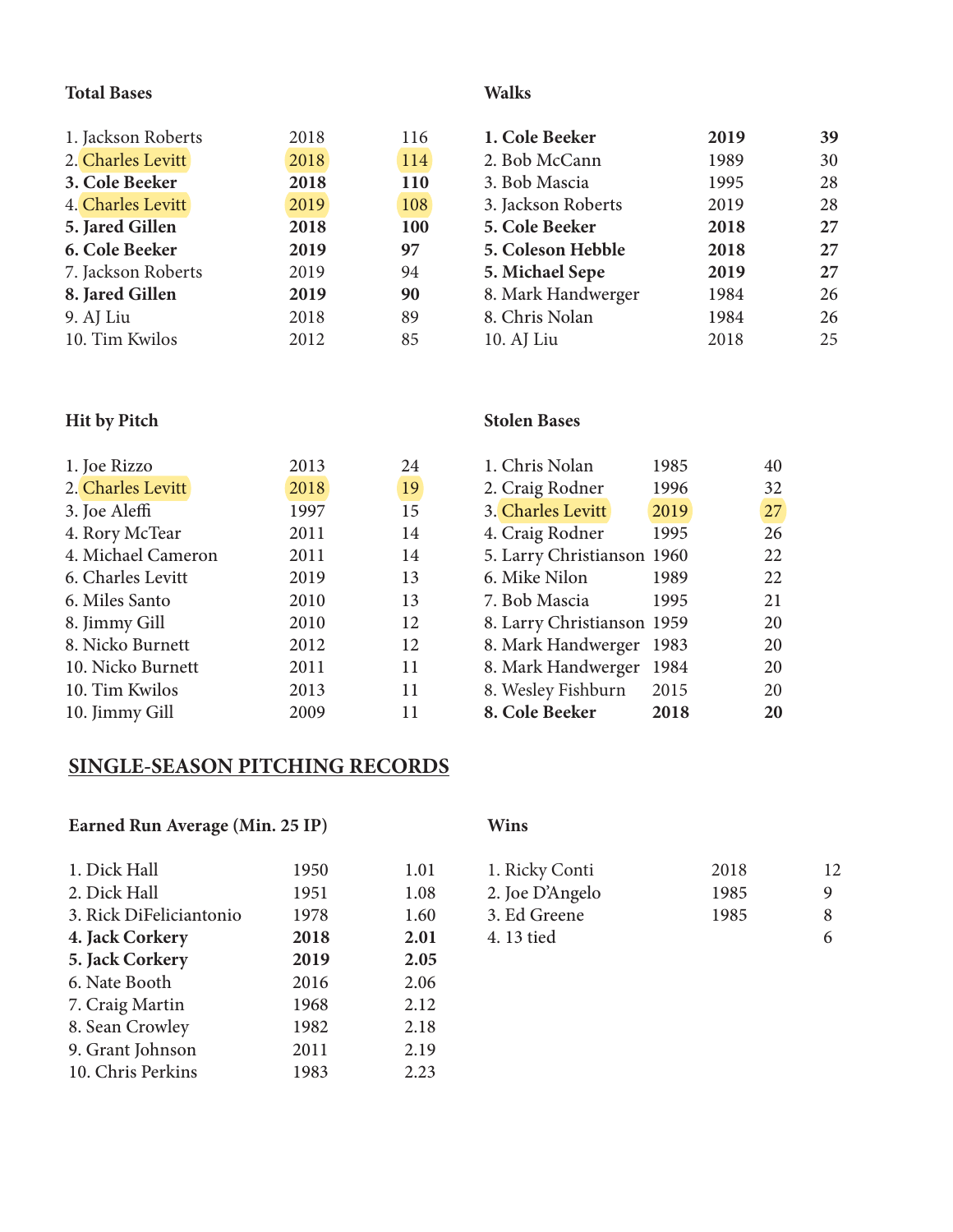# **Saves**

# **Appearances**

| 1. Jack Corkery      | 2018 | 8              | 1. Jack Corkery      | 2018 | 21 |
|----------------------|------|----------------|----------------------|------|----|
| 2. Ramsey Walker     | 2011 |                | 2. Dylan Smith       | 2007 | 19 |
| 3. Nate Booth        | 2015 | 6              | 2. Zach Sinemus      | 2008 | 19 |
| 4. Neal Carey        | 1988 | 5              | 4. Matt Bertuch      | 2014 | 17 |
| 5. Matt Bertuch      | 2013 | 4              | 4. Sam Voolich       | 1995 | 17 |
| 5. Aidan Miller      | 2016 | $\overline{4}$ | 6. Zach Gonzalez     | 2018 | 16 |
| 7. Jeff Johnson      | 1993 | 3              | 6. Adam Hardy        | 2009 | 16 |
| 7. Ignacio Rodriguez | 2010 | 3              | 6. Nate Booth        | 2015 | 16 |
| 7. Griffin Kammerer  | 2017 | 3              | 6. Ignacio Rodriguez | 2010 | 16 |
| 7. Owen Webb         | 2019 | 3              | 10. Eight tied       |      | 15 |

#### **Games Started**

| 1. Ricky Conti       | 2018 | 13 |
|----------------------|------|----|
| 2. Patrick Straub    | 1995 | 12 |
| 3. Sawyer Lake       | 2018 | 11 |
| 3. Ryan Warm         | 2018 | 11 |
| 3. Nate Booth        | 2016 | 11 |
| 3. Ed Greene         | 1984 | 11 |
| 3. Chuck Hudson      | 1996 | 11 |
| 3. Ignacio Rodriguez | 2012 | 11 |
| 3. Jared Leiderman   | 2005 | 11 |
| 3. Steve Farneth     | 2000 | 11 |

# **Complete Games**

| 1. Ed Greene            | 1984 | 8 |
|-------------------------|------|---|
|                         |      |   |
| 1. John Davine          | 1987 | 8 |
| 3. Rick DiFeliciantonio | 1977 |   |
| 3. Stevez Farneth       | 1997 |   |
| 3. Jared Leiderman      | 2002 |   |
| 3. Jared Leiderman      | 2005 |   |
| 7. Stan Cope            | 1976 | 6 |
| 7. Rick DiFeliciantonio | 1976 | 6 |
| 9. Five tied            |      | 5 |

# **Innings Pitched**

#### **Strikeouts**

| 1. Ricky Conti     | 2018 | 93.1 | 1. Dick Hall       | 1950 | 108 |
|--------------------|------|------|--------------------|------|-----|
| 2. Jared Leiderman | 2005 | 80.1 | 2. Dick Hall       | 1951 | 87  |
| 3. Bill Wheatley   | 1975 | 76.0 | 3. Dick Hall       | 1949 | 86  |
| 3. Chuck Hudson    | 1995 | 76.0 | 4. Jared Leiderman | 2005 | 84  |
| 5. Steve Farneth   | 2000 | 75.2 | 5. Ed Greene       | 1985 | 73  |
| 6. Dick Hall       | 1949 | 75.1 | 6. Steve Farneth   | 2000 | 71  |
| 7. Jared Leiderman | 2002 | 71.2 | 7. Sawyer Lake     | 2018 | 67  |
| 7. Josh Roth       | 1998 | 71.2 | 8. Brian Gibbs     | 2016 | 64  |
| 9. Ryan Warm       | 2018 | 71.0 | 9. Steve Farneth   | 1999 | 64  |
| 10. Ed Greene      | 1985 | 70.1 | 10. Ricky Conti    | 2018 | 61  |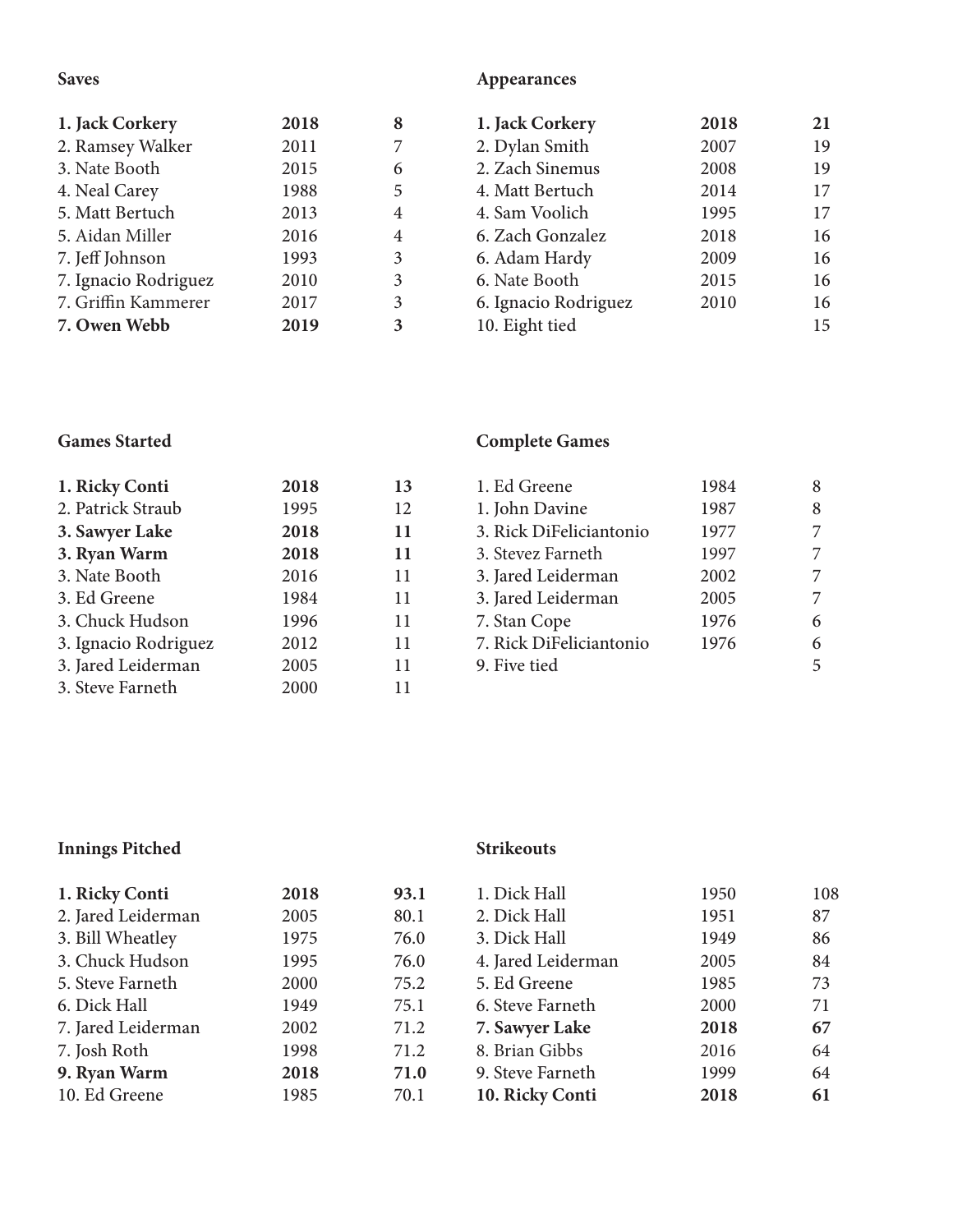# **CAREER BATTING RECORDS**

#### **Batting Average (Min. 150 AB)**

#### **Slugging Percentage (Min. 150 AB)**

| 9. Cole Beeker     | $2017 -$  | .358 | 10. Mike Waterhouse | 2009-2012   | .519 |
|--------------------|-----------|------|---------------------|-------------|------|
| 9. Tim Kwilos      | 2010-2013 | .358 | 9. Jay Peichel      | 1987-1989   | .520 |
| 8. Wesley Fishburn | 2014-2017 | .360 | 7. Andy Deacon      | 1975-1978   | .522 |
| 7. Mike Nilon      | 1987-1989 | .362 | 7. Patrick Straub   | 1994-1997   | .522 |
| 6. Ben Montenegro  | 1991-1993 | .365 | 6. Jeff Clark       | 1989, 91-92 | .523 |
| 4. Patrick Straub  | 1994-1997 | .376 | 4. Cole Beeker      | $2017 -$    | .529 |
| 4. Mike Waterhouse | 2009-2012 | .376 | 4. Peyton Bray      | 1987-1988   | .529 |
| 3. Holden Bridge   | $2017 -$  | .383 | 3. Charles Levitt   | 2016-2019   | .539 |
| 2. Jeff Clark      | 1989-1992 | .398 | 2. Bob McCann       | 1987-1989   | .545 |
| 1. Dick Hall       | 1949-1951 | .412 | 1. Jackson Roberts  | 2016-2019   | .559 |
|                    |           |      |                     |             |      |

**Hits**

#### **On Base Percentage (Min. 150 AB)**

| 10. Michael Sepe   | 2018-     | .449 | 10. Jared Gillen      |  |
|--------------------|-----------|------|-----------------------|--|
| 10. Jay Peichel    | 1987-1989 | .449 | 10. Ryan Burnett      |  |
| 9. Tim Kwilos      | 2010-2013 | .450 | 9. Patrick Straub     |  |
| 7. Andy Deacon     | 1975-1978 | .457 | 8. Jackson Roberts    |  |
| 7. Ben Montenegro  | 1991-1993 | .457 | 7. Nicko Burnett      |  |
| 6. Bob Mascia      | 1993-1996 | .458 | 6. Wesley Fishburn    |  |
| 5. Mark Handwerger | 1982-1984 | .462 | 5. Anthony Montalbano |  |
| 4. Mike Waterhouse | 2009-2012 | .467 | 4. Cole Beeker        |  |
| 3. Mike Nilon      | 1987-1989 | .470 | 3. Conor Elliott      |  |
| 2. Joe Rizzo       | 2012-2013 | .477 | 2. Mike Waterhouse    |  |
| 1. Bob McCann      | 1987-1989 | .494 | 1. Charles Levitt     |  |
|                    |           |      |                       |  |

# **Games Played**

#### $\overline{2009-2012}$  190 3. Conor Elliott 2016-2019 188 **4. Cole Beeker 2017- 178** 5. Anthony Montalbano 2009-2012 177 6. Wesley Fishburn 2014-2017 167 2011-2014 166 2016-2019 160 1994-1997 151 10. 2014-2017 140 **10. Jared Gillen 2017- 140**

2016-2019 200

#### **At Bats**

| 1. Charles Levitt     | 2016-2019 | 162 | 1. Conor Elliott      | 2016-2019 | 607 |
|-----------------------|-----------|-----|-----------------------|-----------|-----|
|                       |           |     |                       |           |     |
| 2. Conor Elliott      | 2016-2019 | 161 | 2. Charles Levitt     | 2016-2019 | 588 |
| 3. Ryan Burnett       | 2014-2017 | 143 | 3. Anthony Montalbano | 2009-2012 | 517 |
| 4. Nicko Burnett      | 2011-2014 | 142 | 4. Nicko Burnett      | 2011-2014 | 513 |
| 5. Mike Waterhouse    | 2009-2012 | 140 | 5. Ryan Burnett       | 2014-2017 | 509 |
| 5. Jackson Roberts    | 2016-2019 | 140 | 6. Mike Waterhouse    | 2009-2012 | 505 |
| 7. Anthony Montalbano | 2009-2012 | 136 | 7. Cole Beeker        | $2017-$   | 497 |
| 8. Ben Schneiderman   | 2008-2011 | 129 | 8. Wesley Fishburn    | 2014-2017 | 464 |
| 9. Jimmy Gill         | 2007-2010 | 128 | 9. Jared Gillen       | $2017 -$  | 463 |
| 10. Cole Beeker       | $2017 -$  | 126 | 10. Jackson Roberts   | 2016-2019 | 460 |
|                       |           |     |                       |           |     |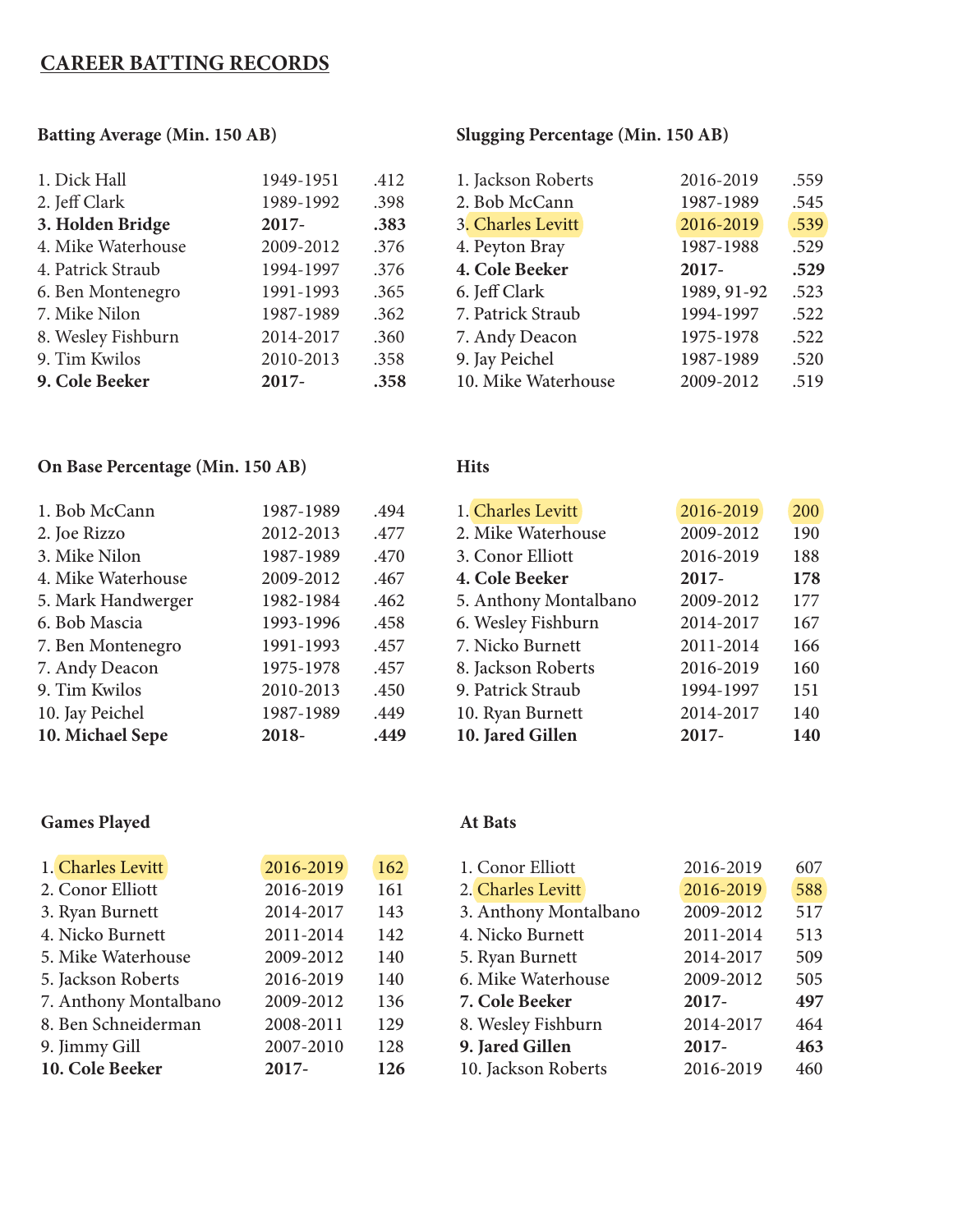# **Runs**

| 1. Charles Levitt     | 2016-2019 | 159 |
|-----------------------|-----------|-----|
| 2. Mike Waterhouse    | 2009-2012 | 130 |
| 3. Anthony Montalbano | 2009-2012 | 123 |
| 4. Nicko Burnett      | 2011-2014 | 117 |
| 5. Cole Beeker        | 2017-     | 115 |
| 6. Conor Elliott      | 2016-2019 | 111 |
| 7. Patrick Straub     | 1994-1997 | 109 |
| 8. Spencer Ross       | 2009-2012 | 107 |
| 9. Tim Kwilos         | 2010-2013 | 102 |
| 10. Wesley Fishburn   | 2014-2017 | 98  |

## **Doubles**

| 1. Cole Beeker        | 2017-     | 47 |
|-----------------------|-----------|----|
| 2. Nicko Burnett      | 2011-2014 | 46 |
| 3. Mike Waterhouse    | 2009-2012 | 43 |
| 4. Anthony Montalbano | 2009-2012 | 40 |
| 5. Charles Levitt     | 2016-2019 | 38 |
| 5. Spencer Ross       | 2009-2012 | 38 |
| 7. Jared Gillen       | 2017-     | 37 |
| 8. Jackson Roberts    | 2016-2019 | 35 |
| 9. Michael Cameron    | 2009-2012 | 32 |
| 10. Ryan Burnett      | 2014-2017 | 29 |

# **Triples**

| 1. Charles Levitt     | 2016-2019 | 14 |
|-----------------------|-----------|----|
| 2. Patrick Straub     | 1994-1997 | 12 |
| 3. Bob McCann         | 1987-1989 | 11 |
| 4. Mike Nilon         | 1987-1989 | 10 |
| 5. Wesley Fishburn    | 2014-2017 | 9  |
| 5. Anthony Montalbano | 2009-2012 | 9  |
| 5. Ryan Pannorfi      | 2001-2004 | 9  |
| 5. Jay Peichel        | 1986-1989 | 9  |
| 9. Joe Aleffi         | 1997-1999 | 8  |
| 9. Jeff Clark         | 1989-1992 | 8  |

#### **Home Runs**

| 1. Jackson Roberts | 2016-2019 | 18 |
|--------------------|-----------|----|
| 2. Charles Levitt  | 2016-2019 | 17 |
| 3. Michael Cameron | 2009-2012 | 13 |
| 4. Cole Beeker     | 2017-     | 12 |
| 5. Nicko Burnett   | 2011-2014 | 10 |
| 6. Dick Hall       | 1949-1951 | 9  |
| 6. Spencer Ross    | 2009-2012 | 9  |
| 6. Wesley Fishburn | 2014-2017 | 9  |
| 6. Brian Flynn     | 1986-1988 | 9  |
| 6. Jared Gillen    | $2017 -$  |    |

### **Runs Batted In**

| 1. Cole Beeker        | 2017-     | 142 |
|-----------------------|-----------|-----|
| 2. Jackson Roberts    | 2016-2019 | 113 |
| 3. Charles Levitt     | 2016-2019 | 106 |
| 4. Conor Elliott      | 2016-2019 | 105 |
| 5. Nicko Burnett      | 2011-2014 | 104 |
| 6. Jimmy Gill         | 2007-2010 | 100 |
| 6. Mike Waterhouse    | 2009-2012 | 100 |
| 8. Michael Cameron    | 2009-2012 | 97  |
| 9. Anthony Montalbano | 2009-2012 | 91  |
| 9. Spencer Ross       | 2009-2012 | 91  |

#### **Total Bases**

| 1. Charles Levitt     | 2016-2019 | 317 |
|-----------------------|-----------|-----|
| 2. Cole Beeker        | $2017 -$  | 263 |
| 3. Mike Waterhouse    | 2009-2012 | 262 |
| 4. Anthony Montalbano | 2009-2012 | 259 |
| 5. Jackson Roberts    | 2016-2019 | 257 |
| 6. Nicko Burnett      | 2011-2014 | 254 |
| 7. Wesley Fishburn    | 2014-2017 | 238 |
| 8. Conor Elliott      | 2016-2019 | 236 |
| 9. Jared Gillen       | 2017-     | 216 |
| 10. Patrick Straub    | 1994-1997 | 210 |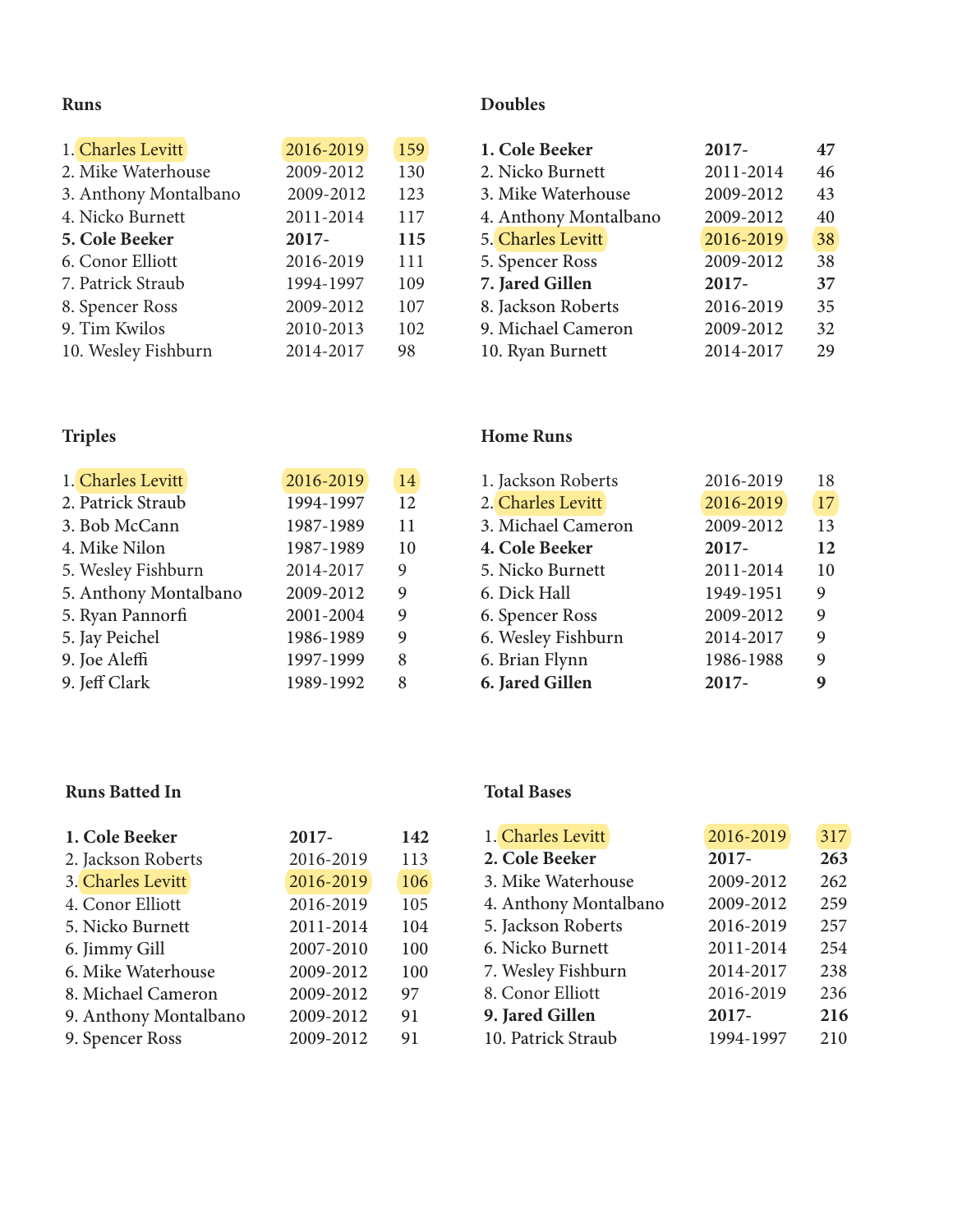#### **Walks**

| 1. Mike Waterhouse    | 2009-2012 | 81 |
|-----------------------|-----------|----|
| 2. Cole Beeker        | 2017-     | 74 |
| 3. Bob McCann         | 1987-1989 | 73 |
| 4. Matt Wiggins       | 1993-1996 | 67 |
| 5. Ryan Burnett       | 2014-2017 | 66 |
| 6. Jody Fisher        | 2002-2005 | 65 |
| 7. Bob Mascia         | 1993-1996 | 64 |
| 8. Anthony Montalbano | 2009-2012 | 63 |
| 9. Jay Peichel        | 1986-1989 | 60 |
| 9. Jackson Roberts    | 2016-2019 | 60 |

#### **Stolen Bases**

| 1982-1985 | 74 |
|-----------|----|
| 2016-2019 | 66 |
| 1994-1996 | 58 |
| 2014-2017 | 54 |
| 1987-1989 | 51 |
| 2014-2017 | 48 |
| 1993-1996 | 47 |
| 1994-1997 | 43 |
| 1982-1984 | 40 |
| 1987-1989 | 37 |
|           |    |

# **CAREER PITCHING RECORDS**

# **Earned Run Average (Min. 75 IP)**

| 1949-1951   | 1.69 |
|-------------|------|
| 1976-1978   | 2.21 |
| 2013-2016   | 2.33 |
| 2017-       | 2.38 |
| 1973, 75-76 | 2.91 |
| 2017-       | 2.93 |
| 1997-2000   | 3.42 |
| 1982-1985   | 3.56 |
| 2014-2016   | 3.62 |
| 2017-       | 3.80 |
|             |      |

# **Wins**

| 1. Ricky Conti          | 2016-2019 | 19 |
|-------------------------|-----------|----|
| 2. Ed Greene            | 1982-1985 | 17 |
| 3. Rick DiFeliciantonio | 1976-1978 | 15 |
| 4. Neil Mejia           | 2008-2011 | 14 |
| 4. Kyle Crawford        | 2009-2012 | 14 |
| 4. Sawyer Lake          | 2017-     | 14 |
| 6. Dick Hall            | 1949-1951 | 13 |
| 6. Steve Farneth        | 1997-2000 | 13 |
| 6. Charles Groppe       | 2016-2019 | 13 |
| 10. Nate Booth          | 2013-2016 | 12 |
| 10. Ryan Warm           | 2017-     | 12 |

### **Saves**

| 1. Jack Corkery      | 2017-     | 10 |
|----------------------|-----------|----|
| 1. Ramsey Walker     | 2010-2013 | 9  |
| 3. Nate Booth        | 2013-2016 | 7  |
| 3. Matt Bertuch      | 2011-2014 | 7  |
| 5. Ignacio Rodriguez | 2009-2012 | 6  |
| 6. Neil Carey        | 1988      | 5  |
| 7. Steve Farneth     | 1997-1999 | 4  |
| 7. Griffin Kammerer  | 2015-2018 | 4  |
| 7. Aidan Miller      | 2014-2016 | 4  |
| 10. Six tied         |           | 3  |

# **Appearances**

| 1. Zach Sinemus      | 2007-2010 | 57 |
|----------------------|-----------|----|
| 2. Chuck Hudson      | 1993-1996 | 52 |
| 3. Nate Booth        | 2013-2016 | 50 |
| 4. Ignacio Rodriguez | 2009-2012 | 49 |
| 4. Zach Weiner       | 2009-2012 | 49 |
| 4. Steve Farneth     | 1997-2000 | 49 |
| 7. Dylan Smith       | 2006-2009 | 48 |
| 8. Jared Leiderman   | 2002-2005 | 47 |
| 8. Zach Gonzalez     | 2016-2019 | 47 |
| 10. Adam Hardy       | 2009-2012 | 46 |